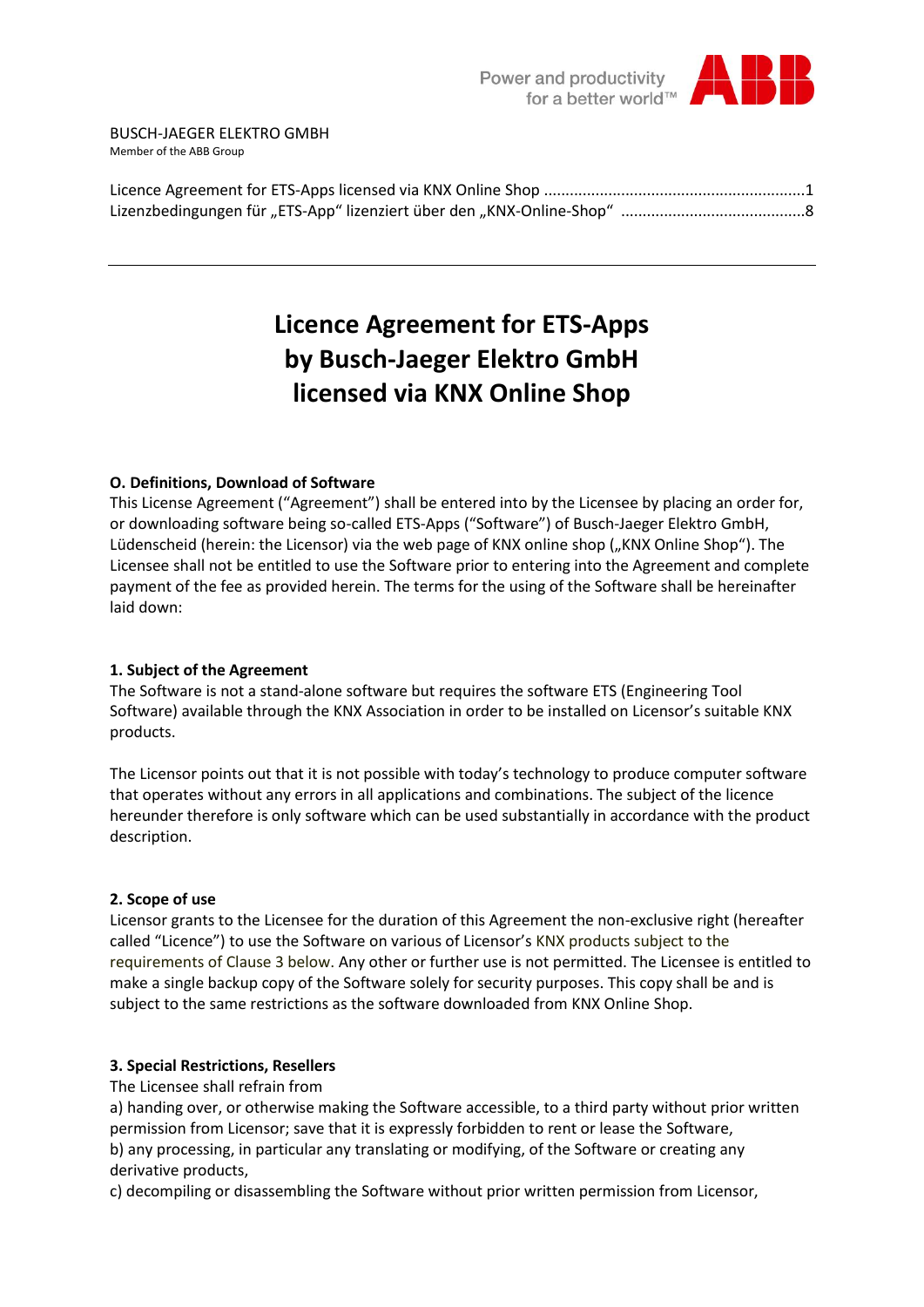d) subject to Clause 2 above, duplicating the Software,

e) transferring the Licence to a third party or granting a sub-licence.

However, in case Licensee is a reseller, he shall not be entitled to make any (security) copy, but such Licensee shall be obliged to procure compliance with the provisions in this Agreement in relation to Licensee's licensee – "Purchaser" - (e.g. that such licensee shall be subject to the restrictions such as of making only a copy for security purposes). Therefore, Licensee shall impose the obligations and restriction on his licensee in a way entitling Licensor to claim directly against Purchaser based on a violation of such licensee of his agreement with Licensor.

#### **4. Use of Data**

**For using the KNX Online Shop the Licensee needs to create an own user account, which requires the filling in of (personal) data. This data will be treated confidential by KNX Association. The Licensee agrees that (a) the Licensor may have access to the data relating to Licensee and entered by Licensee into the web page of KNX Online Shop, e.g. when creating an own user account, ("Data"), and (b) the Data may be used for the purpose of invoicing and support towards the Licensee by or on behalf of Licensor. Place and date of birth information of the Licensee are used to ensure uniqueness of the person in the KNX Online Shop.** 

## **5. Copyright**

The Licensee shall only be granted a limited license hereunder, but in no case acquire, or be granted, any rights to or in the Software itself. The Licensor in particular reserves all rights concerning the publication, duplication, processing, editing and use of the Software.

The Software is protected by copyright. The Licensee is obliged to attach the copyright notice of Licensor onto the backup copy and to incorporate it into the copy, respectively. Licensee shall refrain from removing an existing copyright notice or registration number from the Software.

## **6. Payment Terms**

The prices are net of any valued added taxes. Where applicable, Value Added Tax at the legal rate valid as of the day of ordering will be charged in addition.

Licensee shall pay the lump sum fee for the Software to KNX Association as provided in the KNX Online Shop. Unless payment at the time of ordering (e.g. via credit card) is required, payments shall be made by Licensee within thirty (30) days after the date of the invoice, without discount, net cash.

## **7. Third Party Software and Open Source Software**

The Software contains so-called open source software for which the conditions of use of such open source shall apply with priority. Such open source software and the pertaining conditions of use are set out in the Section "Third Party Software" below these conditions at the end of this file.

Notices on copyright and licenses contained in the software or in the documentation shall not be deleted, eliminated or modified. Licensee shall indemnify and hold Licensor harmless from and against any claims, cost, expenses which Licensor might incur arising from Licensee's or Licensee's successor's the use of the open source software or other third party software.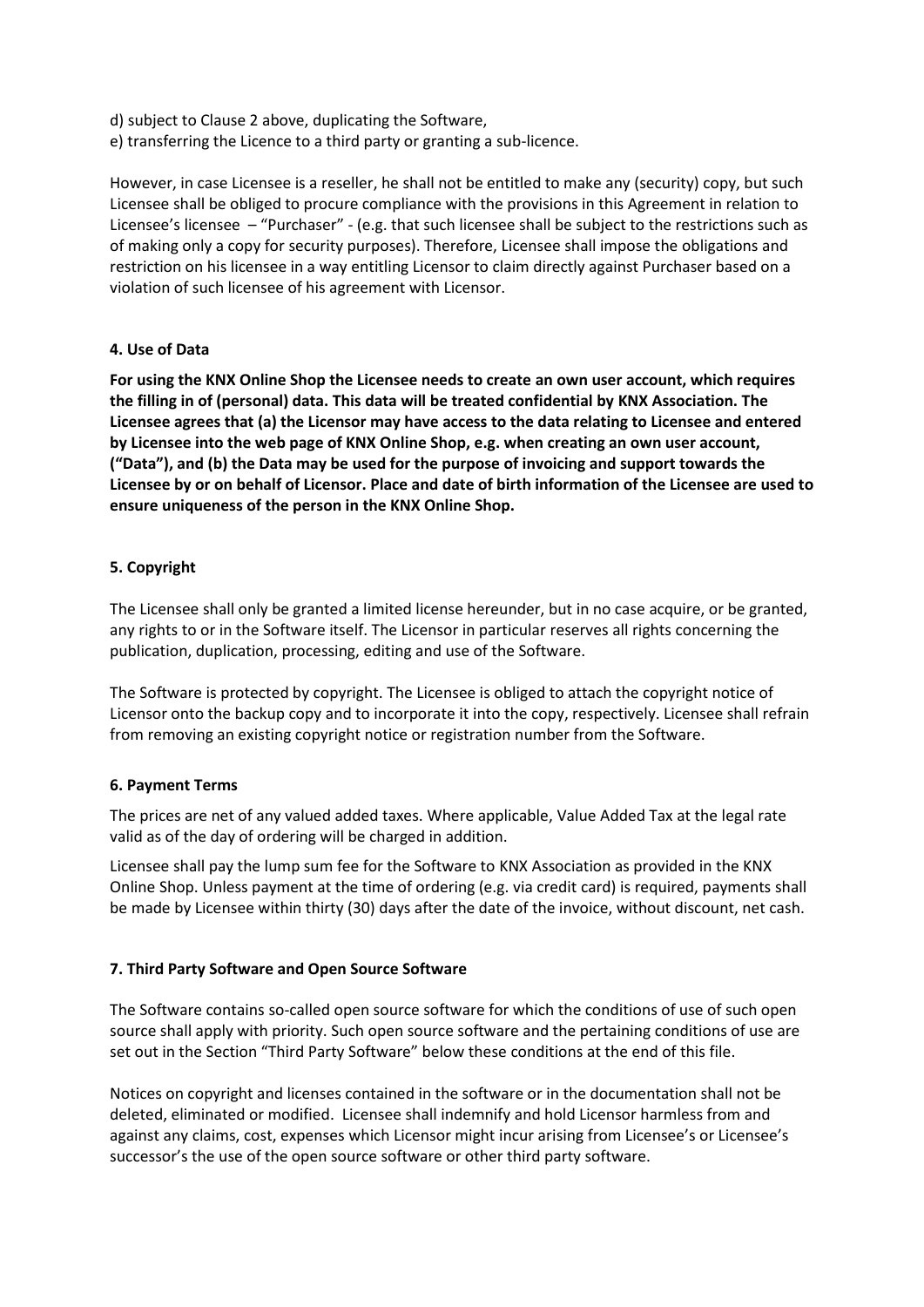#### **8. Support**

- 1. KNX Association offers some technical support for ETS-Apps via the KNX Online Shop, subject to conditions, limits and restrictions as provided by KNX Association.
- 2. To the extent persons deployed by Licensor are involved in the support, such support shall be subject to Clause 15 (Liability) hereof, unless and to the extent that Licensee, when entering a (new) KNX Support request, is requested to accept, and accepts, terms for KNX Support protecting (also) Licensor substantially in the same level.

#### **9. Secrecy**

The Licensee undertakes to maintain secrecy concerning all information and documents of the Licensor of which he and/or his employees become aware (in particular the Software and/or Documentation) towards third parties and not to make these accessible to third parties in any way. The Licensee shall impose corresponding obligations on his employees.

#### **10. Coming into Force and Duration of the Agreement**

The Agreement shall come into force upon acceptance of these terms by Licensee on the KNX Online Shop webpage and complete payment of the fee for the Software as provided herein and in the KNX Online Shop. If the validity of the Agreement is conditional upon official registration or approval, the date of the official registration or approval shall be the effective date. The Licensee shall immediately take the necessary measures for such registration or approval and shall inform Licensor of any grant or rejection whatsoever. If the registration or approval has not taken place within 3 months from the date referred to in the first sentence, the Licensor shall have the right to withdraw from the Agreement by sending a written notice to Licensee.

The Agreement shall have an unlimited term. The right of the Licensee to use the Software shall expire automatically without notice if he violates any terms of this Agreement. If there is an insignificant breach of duty, automatic expiry shall only apply (i) after repeated violations of the same or a comparable duty or (ii) after the Licensee has been unsuccessfully requested by Licensor to rectify the situation caused by the breach of duty. When the right of use is terminated, the Licensee is obliged to erase, or have erased, all the copies of the Software, including any modified copies. On Licensor's request Licensee shall confirm in writing that he has fulfilled the obligations set out above.

#### **11. Compensation after breach of Contract**

The Licensee shall be liable for all damages incurred by Licensor due to a breach of this Agreement by Licensee or by any person engaged or employed by Licensee (including Purchaser) in connection with the performance of this Agreement.

#### **12. Modifications and updates**

Licensor in its sole discretion shall be entitled, but not obliged, to create updates of the Software and, if Licensor decides to do so, to make them available to the Licensee against separate remuneration.

#### **13. Liability for Defects as to Quality**

1. The characteristics of the Software at the time of download by Licensee shall be in line with the Software product description, as amended or modified in a relevant release note (herein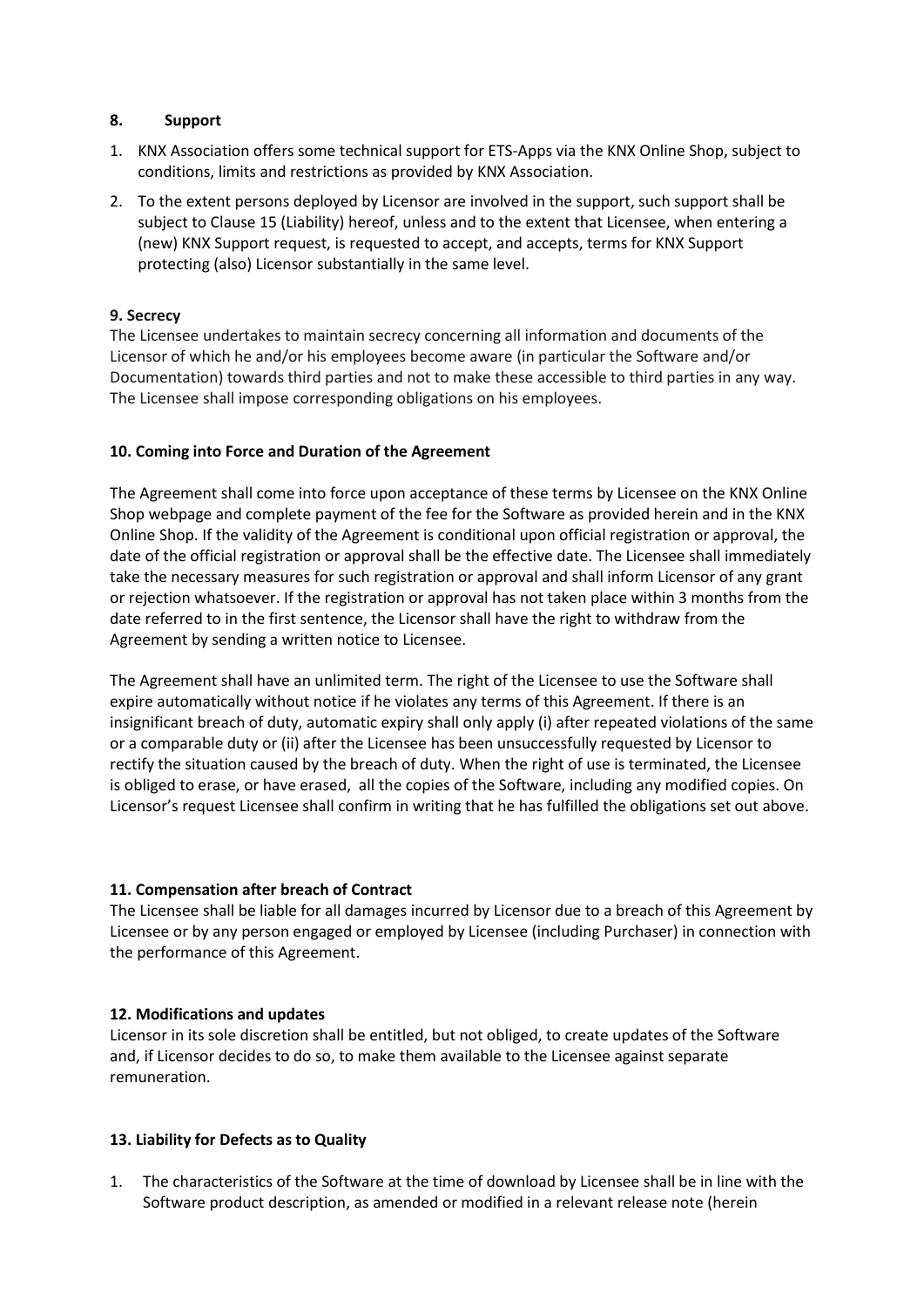together: "Software Description"). Explanations and descriptions do not constitute any guarantees (in particular no guarantee of the characteristics - *Beschaffenheitsgarantie*).The defects liability only occurs if the usual operating conditions and the requirements of the Software Description have been met.

Licensor shall have no liability that the Software will meet those requirements and purposes by the Licensee that are not outlined in the Software Description. The Licensee shall have the full responsibility for selecting the suitable software and for the consequences arising from using the Software.

Licensor shall make good within a reasonable period the defects (i) for which LICENSOR is responsible hereunder, (ii) which have been notified by Licensee and (iii) which are reproducible software errors. The Licensee shall notify Licensor of any defects in writing without undue delay. The Licensee shall describe defects as detailed as possible and (to the extent reasonable: at Licensee's expenses) support Licensor's efforts to identify the cause of the defect and to rectify the defect.

Licensor shall at its own discretion make good such defects either by rectifying the error, providing a new version of the Software or indicating measures/options for avoiding the effects produced by the defect. The Licensee shall implement new version of the Software unless such would result in unreasonable adaptation or conversion problems.

- 2. The characteristics of the Software at the time of download by Licensee shall be in line with the Software product description, as amended or modified in a relevant release note (herein together: "Software Description"). Explanations and descriptions do not constitute any guarantees (in particular no guarantee of the characteristics - *Beschaffenheitsgarantie*).The defects liability only occurs if the usual operating conditions and the requirements of the Software Description have been met.
- 3. Licensee shall have no claim with respect to expenses incurred in the course of supplementary performance, including costs of travel and transport, labour, and material.
- 4. Furthermore, the provisions of Clause 15 (Liability) shall apply in respect of claims of damages. Any other claims of the Licensee against Licensor or its agents or any such claims exceeding the claims provided for in this Clause 13, based on a defect, shall be excluded.

## **14. Industrial Property Rights and Copyright; Defects in Title**

- 1. Licensor shall only be liable for the infringement of intellectual property rights or copyrights by the Software in the country where the Licensee (as per his entry into the KNX Online Shop) is domiciled (herein together: Intellectual Property Rights). In case a third party will assert legitimate claims against Licensor based on infringement of Intellectual Property Rights by the Software used in accordance with this Agreement in the country as set out in sentence 1, Licensor shall be liable towards Licensee as follows:
	- a) The Licensor shall at his own choice and expense either obtain a right to use the Software. change the Software so as not to infringe the Intellectual Property Right or replace the Software. If this is not possible on acceptable terms to Licensor, the Licensee shall be entitled to cancel the Agreement subject to the statutory provisions, provided that the Licensee shall not be entitled to the reimbursement for any futile expenditure;
	- b) Licensor's liability for compensation shall be subject to Clause 15 (Liability);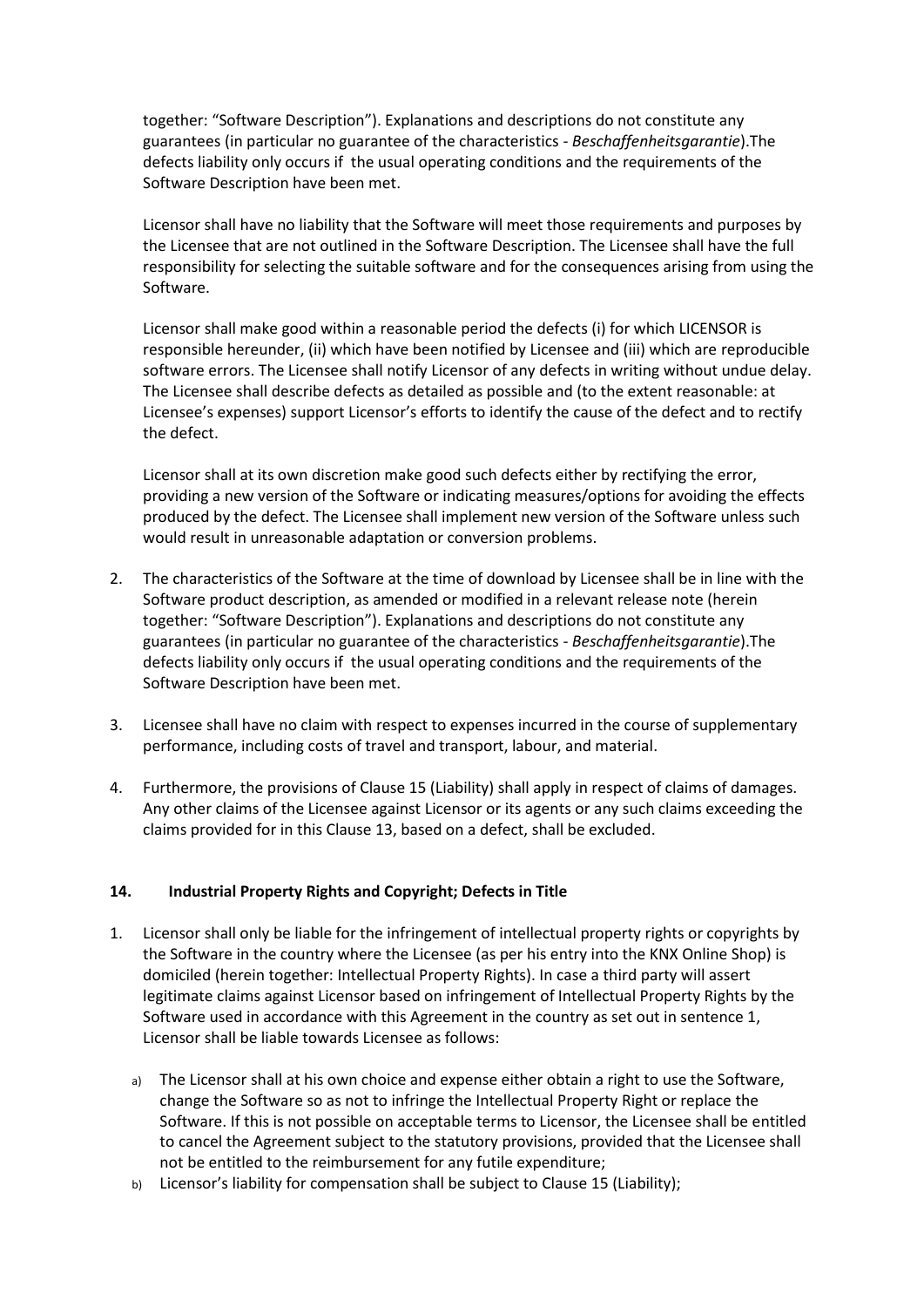- c) Licensor's aforesaid obligations shall be subject to the condition that the Licensee immediately notifies Licensor in writing of the claims asserted by the third party, that Licensee shall not acknowledge an infringement and that all countermeasures and settlement negotiations are reserved to Licensor. If the Licensee stops using the Software to reduce the damage or for other important reasons, he shall be obliged to make it clear to the third party that the discontinuation of use does not mean any acknowledgement of infringement of a Intellectual Property Right.
- 2. Claims of the Licensee shall be excluded if he is responsible for an infringement of Intellectual Property Rights. Claims of the Licensee shall also be excluded if the infringement of the Intellectual Property Right was caused by specific demands by the Licensee, by a use of the Software not foreseeable by Licensor or by the Software being modified by the Licensee (or any other person in Licensee's sphere) or being used together with software not provided by Licensor.
- 3. In case of other defects in title, the provisions of Clause 13 shall apply accordingly.
- 4. Any other claims of the Licensee against the Licensor or its agents or any such claims exceeding the claims provided for in this Clause 14, based on a defect in title, shall be excluded

#### . **15. General Provisions depending on Domicile of Licensee**

## **Section A:**

**The provisions of this Section A shall apply to Licensee (only) if Licensee is domiciled in Germany:**

## **a.1 Limitation Period for Defects**

The limitation period for claims for making good of defects shall be 12 months from the date when the Software is available for download for the Licensee. This shall not apply where longer periods are prescribed by law according to Sec. 438 para. 1 No. 2 (buildings and things used for a building), Sec. 479 para. 1 (right of recourse), and Sec. 634a para. 1 No. 2 (defects of a building) German Civil Code ("Bürgerliches Gesetzbuch"), in the case of intent, fraudulent concealment of the Defect or non-compliance with guaranteed characteristics ("Beschaffenheitsgarantie"). The legal provisions regarding suspension of the statute of limitations ("Ablaufhemmung", "Hemmung") and recommencement of limitation periods shall be unaffected.

## **a.2 Liability**

1. Unless otherwise provided for in the present Agreement, Licensee shall have no claim for damages based on whatever legal reason, including infringement of duties arising in connection with the contract or tort.

- 2. This does not apply if liability is based on:
- (a) the German Product Liability Act ("Produkthaftungsgesetz");
- (b) intent;
- (c) gross negligence on the part of the owners, legal representatives or executives;
- (d) fraud;
- (e) failure to comply with a guarantee granted;
- (f) negligent injury to life, limb or health; or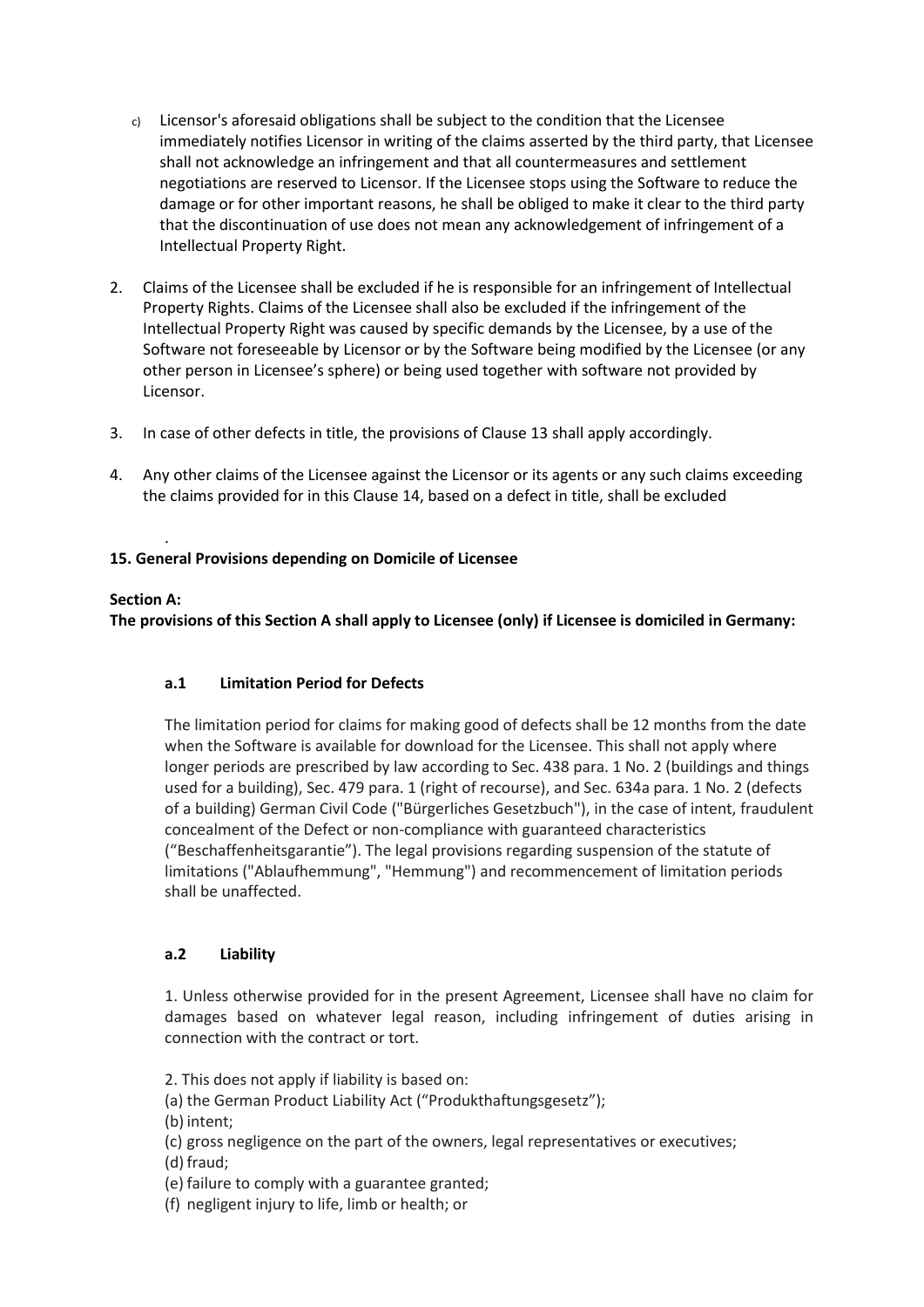(g) negligent breach of a fundamental condition of contract ("wesentliche Vertragspflichten").

However, claims for damages arising from a breach of a fundamental condition of contract shall be limited to the foreseeable damage

which is intrinsic to the contract, provided that no other of the above case applies.

3. The above provision does not imply a change in the burden of proof to the detriment of the Purchaser.

## **a.3 Applicable Law**

This Agreement and its interpretation shall be governed by substantive German law, to the exclusion of the United Nations Convention on contracts for the International Sale of Goods (CISG).

#### **a.4 Dispute Resolution**

Exclusive place of jurisdiction shall be the location at which the Licensor has his registered seat. The Licensor is however entitled to bring the case before the court of jurisdiction for the registered seat of the Licensee.

#### **Section B:**

**The provisions of this Section B shall apply to Licensee if Licensee is domiciled outside of Germany:**

#### **b.1 Limitation Period for Defects**

The limitation period for claims based on defects shall be 12 months from the date when the Software is available for download for the Licensee.

#### **b.2 Liability**

Notwithstanding anything contained in the Agreement to the contrary, Licensor's liability (including his employees, agents, sub-contractors) – irrespective of the legal grounds (e.g. in connection with defects, delay, third party intellectual property rights, indemnity) - shall be as follows:

- a) Licensor shall not be liable for loss of profit, loss of revenues, loss of use, loss of production, costs of capital or costs connected with interruption of operation, loss of anticipated savings or for any special indirect or consequential damage or loss of any nature whatsoever;
- b) Licensor's total liability in respect of any and all claims for damages or losses which may arise in connection with its performance or non-performance under the Agreement shall in no event exceed 100% of the respective license fee.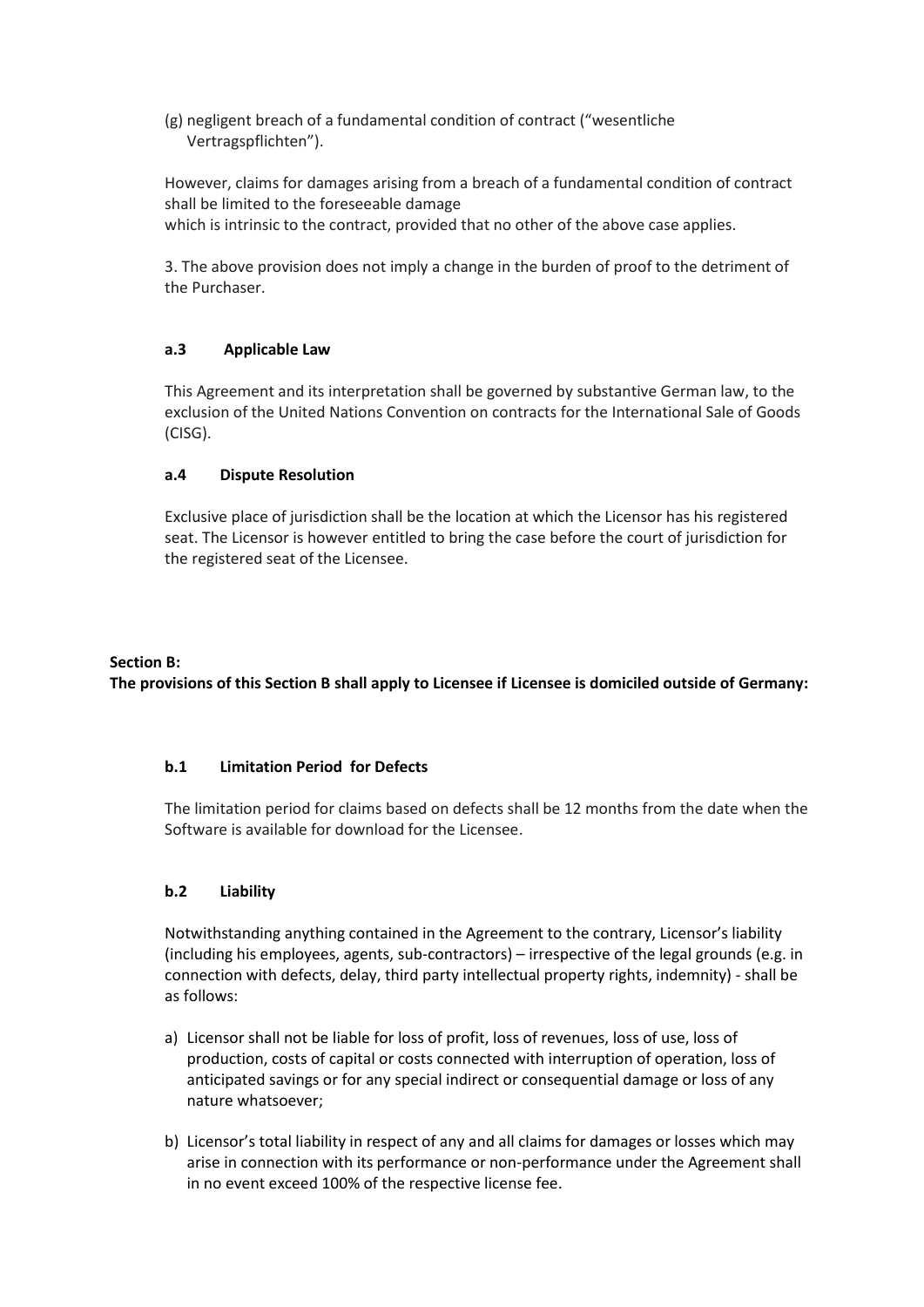The preceding limitations shall not apply to Licensor's intention or gross negligence, but shall apply to intention or gross negligence of persons employed by the Licensor for the performance of Licensor's obligations.

## **b.3 Applicable Law**

The Agreement shall be governed by substantive Swiss law to the exclusion of the United Nations Convention on Contracts for the International Sale of Goods (CISG).

## **b.4 Dispute Resolution**

Exclusive place of jurisdiction shall be the location at which the Licensor has his registered seat. The Licensor is however entitled to bring the case before the court of jurisdiction for the registered seat of the Licensee.

## **16. Miscellaneous**

These conditions shall apply exclusively. Any conditions of the Licensee that deviate from, or supplement, the Agreement shall not be binding on Licensor even if Licensor does not object thereto. This also applies if the Licensee declares that he is only willing to enter into the license agreement based on his own terms.

Amendments to this Contract shall require a written agreement between the Parties hereof.

If individual conditions of this Agreement are or become void or unenforceable, the effectiveness and enforceability of all the remaining clauses shall not be affected. The invalid or unenforceable provision shall be replaced with a valid and enforceable provision which comes as close as possible to the economic purpose of the invalid or unenforceable one, respectively.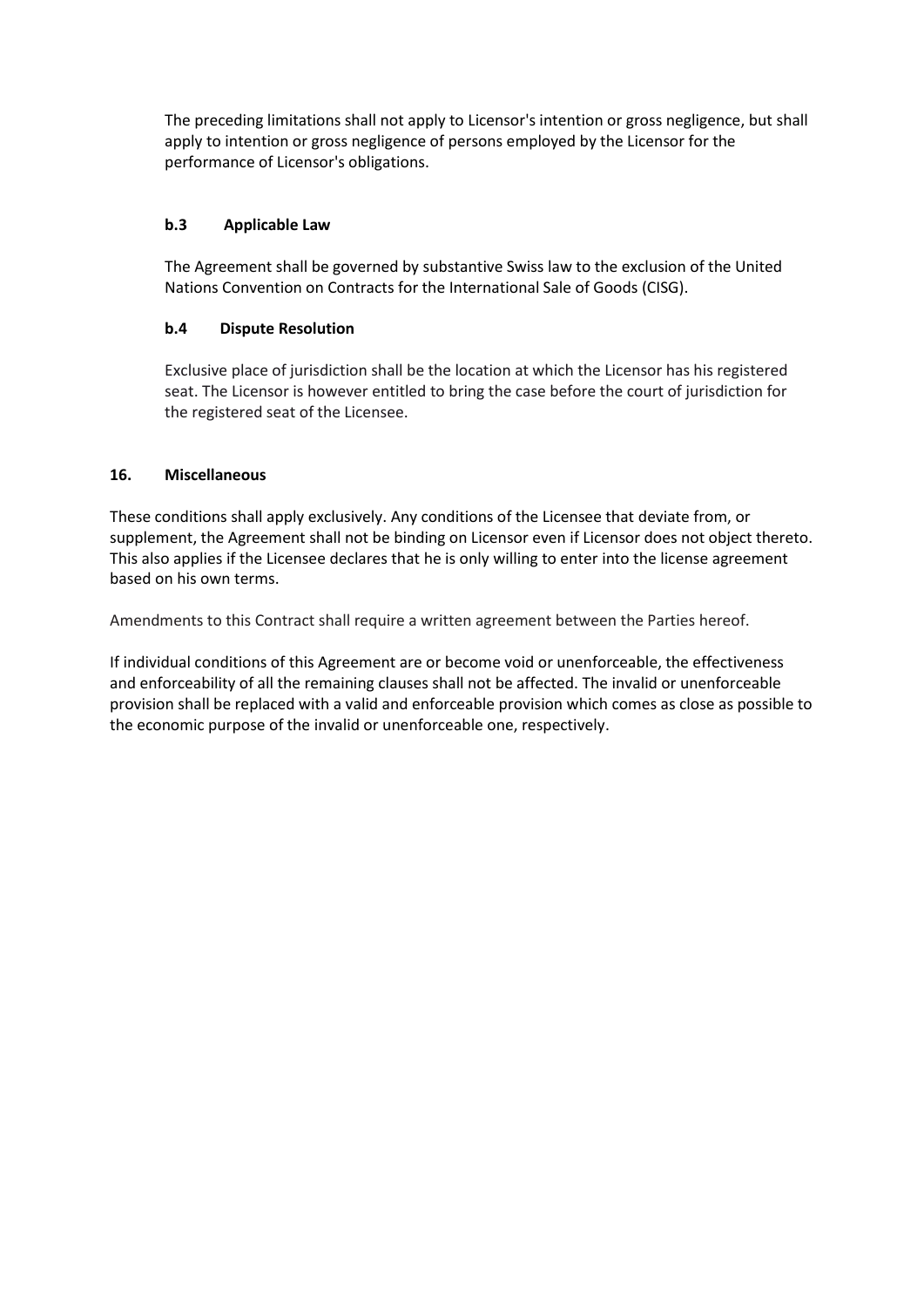# Lizenzbedingungen für "ETS-App" Lizenziert über den "KNX-Online-Shop"

#### **0. Definitionen, Herunterladen der Software**

Dieser Lizenzvertrag wird geschlossen zwischen der Busch-Jaeger Elektro GmbH, Lüdenscheid, Deutschland (im Folgenden: "Lizenzgeber") und dem Lizenznehmer, und zwar durch Bestellung des ETS-App ("Software") oder Herunterladen der Software des Lizenzgebers über das KNX-Internetportal der KNX Association ("KNX Online Shop"). Vor Abschluss dieses Lizenzvertrages und vollständiger Zahlung der Lizenzgebühr ist der Lizenznehmer nicht berechtigt, die Software zu nutzen. Die Nutzungsbedingungen für die Nutzung der Software werden im Folgenden aufgeführt:

#### **1. Vertragsgegenstand**

Die Software ist nicht allein funktionsfähig. Die Installation auf den passenden KNX-Produkten des Lizenznehmers erfordert vielmehr das Vorhandensein der ETS (Engineering Tool Software), welche über die KNX Association erworben werden kann.

Dem Lizenznehmer ist bekannt, dass es nach dem Stand der Technik nicht möglich ist, eine von Fehlern vollkommen freie Software zu erstellen. Daher umfasst dieser Lizenzvertrag nur eine Software, welche im Wesentlichen mit der Produktdokumentation übereinstimmt.

## **2. Umfang der Lizenz**

Der Lizenzgeber gewährt dem Lizenznehmer für die Dauer dieses Vertrags das einfache, nicht ausschließliche und persönliche Recht (im Folgenden auch als "Lizenz" bezeichnet), die Software auf verschiedenen Produkten des Lizenzgebers nach Maßgabe von Ziff. 3 zu benutzen. Eine andere oder weitergehende Nutzung ist nicht zulässig. Der Lizenznehmer ist berechtigt, ausschließlich zu Sicherungszwecken eine Sicherungskopie der Software zu erstellen, die denselben Beschränkungen und Bedingungen unterliegt wie die vom KNX Online Shop heruntergeladene Software.

## **3. Besondere Beschränkungen, Wiederverkäufer**

Dem Lizenznehmer ist untersagt:

a) ohne vorherige schriftliche Genehmigung des Lizenzgebers die Software an einen Dritten zu übergeben oder einem Dritten sonst wie zugänglich zu machen, wobei auch Vermietung und Verleih ausdrücklich untersagt sind,

b) die Software zu übersetzen oder abzuändern (insbesondere zu bearbeiten) oder davon abgeleitete Werke zu erstellen,

c) ohne vorherige schriftliche Genehmigung des Lizenzgebers die Software zu dekompilieren oder zu entassemblieren,

d) vorbehaltlich der Regelung oben 2. die Software zu vervielfältigen; oder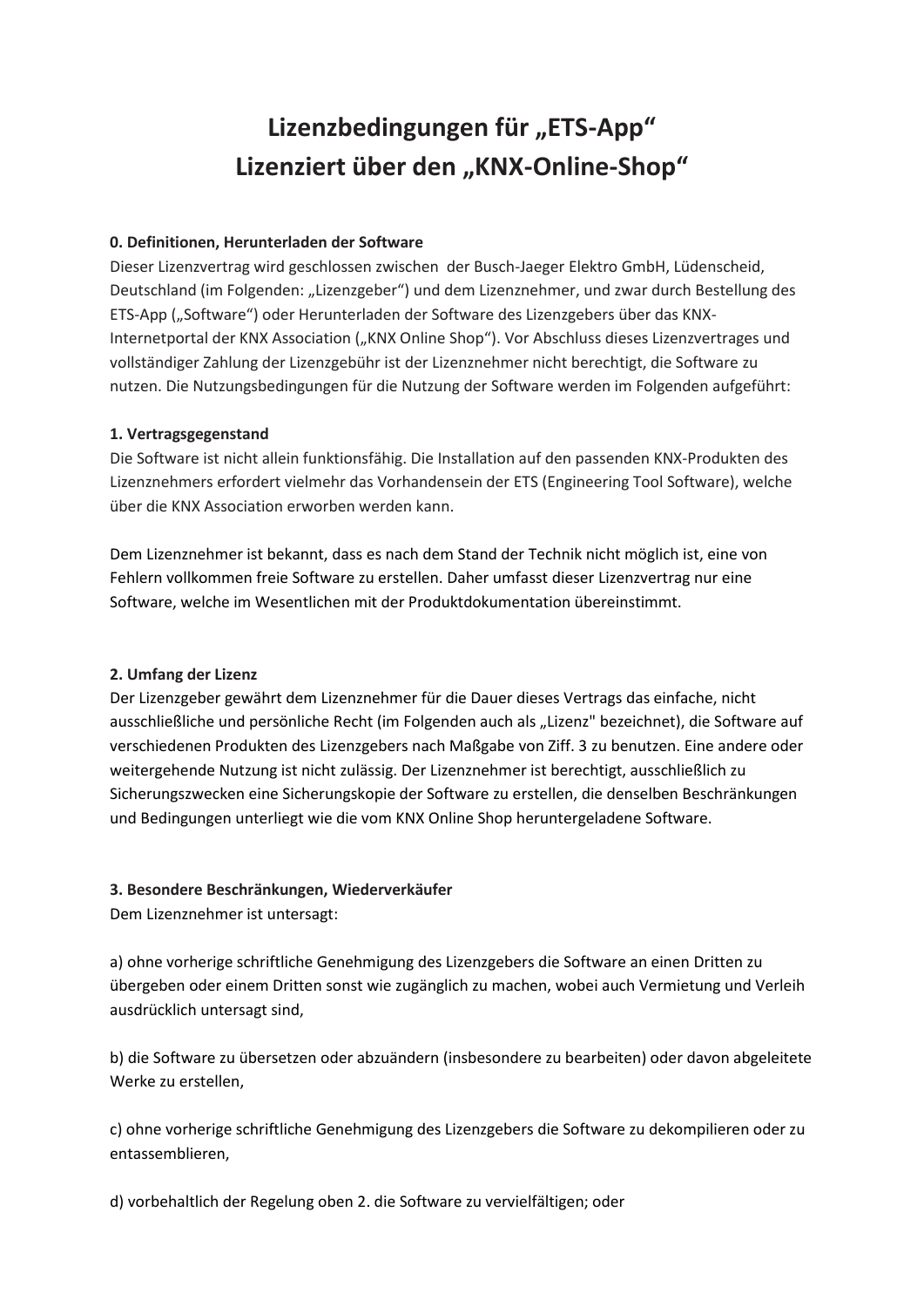e) die Lizenz auf Dritte zu übertragen oder eine Unterlizenz zu vergeben.

Jedoch ist es einem Lizenznehmer, der Wiederverkäufer ist, nicht gestattet, eine (Sicherheits-)Kopie der Software zu erstellen; er hat vielmehr sicherzustellen, dass die Bestimmungen in diesem Lizenzvertrag im Hinblick auf den Lizenznehmer des Lizenznehmers ("Käufer") eingehalten werden (z.B. dass der Käufer denselben Beschränkungen im Hinblick auf das Anfertigen von Kopien unterliegt und nur eine Sicherheitskopie erstellen darf). Daher wird der Lizenznehmer entsprechende Verpflichtungen und Beschränkungen auf den Lizenznehmer in einer Weise auferlegen, welche den Lizenzgeber berechtigt, direkt gegenüber dem Käufer Ansprüche aus Verletzung dieses Lizenzvertrages geltend zu machen.

#### **4. Nutzung von Daten**

**Die Nutzung des KNX Online Shop erfordert es, dass der Lizenznehmer ein eigenes Nutzerkonto anlegt, welches die Eingabe verschiedener, auch personenbezogener Daten erforderlich macht. Die Daten werden durch KNX Association vertraulich behandelt. Der Lizenznehmer stimmt zu, dass (a) der Lizenzgeber Zugang zu diesen Daten des Lizenznehmers erhält, welche der Lizenznehmer auf der Internetseite des KNX Online Shop eingegeben hat, z.B. bei Anlegung des Nutzerkontos, und (b) die Daten für Zwecke der Rechnungsstellung und Unterstützung gegenüber dem Lizenznehmer im Auftrag der Lizenzgebers genutzt werden. Informationen über Ort und Datum der Geburt des**  Lizenznehmers werden im KNX Online Shop zur Identifizierung der Person ("Einmaligkeit") **verwendet.**

#### **5. Urheberrechte**

Der Lizenznehmer erwirbt nur ein beschränktes Nutzungsrecht, in keinem Fall aber Rechte an der Software selbst. Der Lizenzgeber behält sich insbesondere alle Veröffentlichungs-, Vervielfältigungs-, Bearbeitungs- und Verwertungsrechte an der Software vor.

Die Software ist urheberrechtlich geschützt. Der Lizenznehmer ist verpflichtet, auf der Sicherungskopie der Software den Urheberrechtsvermerk des Lizenzgebers anzubringen bzw. ihn darin zu übernehmen. Ein in der Software vorhandener

Urheberrechtsvermerk sowie eine in ihr aufgenommene Registrierungsnummer dürfen nicht entfernt werden.

#### **6. Zahlungsbedingungen.**

Preise und Zahlungsbeträge enthalten keine Umsatzsteuer. Wo anwendbar, wird die Umsatzsteuer in der gesetzlichen Höhe am Tag der Bestellung zusätzlich in Rechnung gestellt.

Der Lizenznehmer wird die Pauschal-Lizenzgebühr für die Software an die KNX Association zahlen, wie im KNX Online Shop vorgesehen. Soweit nicht Zahlung direkt bei der Bestellung (z.B. per Kreditkarte) vorgesehen ist, erfolgen Zahlungen durch den Lizenznehmer innerhalb von dreißig (30) Tagen nach Erhalt der Rechnung bar ohne Abzug.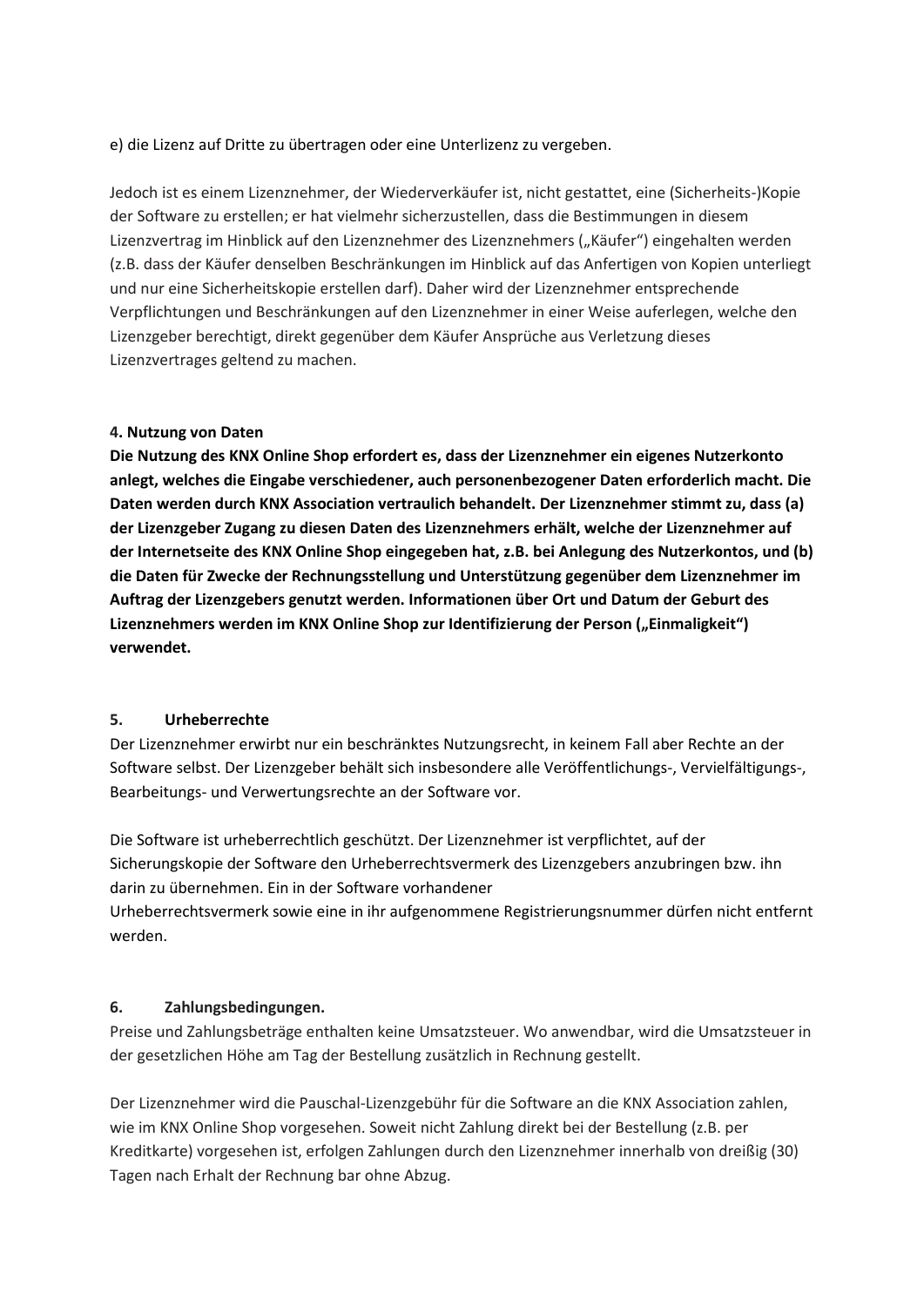#### **7. Drittsoftware und "Open Source Software"**

Die Software enthält sog. Open Source Software, für welche vorrangig die entsprechenden Nutzungsbedingungen gelten. Eine Aufstellung über die enthaltene Open Source Software und die entsprechenden Nutzungsbedingungen ist nach diesen Bedingungen am Ende dieses Dokuments enthalten.

Urheberrechts- und Lizenzhinweise in der Software oder Produktdokumentation dürfen nicht gelöscht, entfernt oder verändert werden. Der Lizenznehmer stellt den Lizenzgeber von allen Ansprüchen und Kosten/Aufwendungen frei, die dem Lieferer aus dem Einsatz der Fremdsoftware entstehen.

#### **8. Support**

- 1. Die KNX Association bietet einige technische Unterstützung im Hinblick auf ETS-Apps über den KNX Online Shop an, wobei hierfür die von der KNX Association benannten Bedingungen, Grenzen und Beschränkungen gelten.
- 2. Soweit vom Lizenzgeber eingesetzte Personen in die Erbringung der Unterstützung eingebunden sind, gelten für diese Unterstützung die Regelungen der Ziffer 15 dieses Lizenzvertrages (Haftung), soweit nicht der Lizenznehmer bei (neuen) Unterstützungsanfragen aufgefordert wird, weitergehende Bedingungen für die KNX-Unterstützung zu akzeptieren, die den Lizenzgeber im Wesentlichen im selben Umfang sichern, und dieses auch akzeptiert.

#### **9. Geheimhaltung**

Der Lizenznehmer verpflichtet sich, alle Informationen und Unterlagen des Lizenzgebers, die ihm und seinen Mitarbeitern bekannt werden, (insbesondere die Software und/oder Dokumentation) gegenüber Dritten geheim zu halten und sie Dritten in keiner Weise zugänglich zu machen. Der Lizenznehmer wird entsprechende Verpflichtungen auch seinen Mitarbeitern auferlegen.

#### **10. Geltung und Dauer des Vertrags**

Dieser Vertrag tritt mit Herunterladen der Software aus dem KNX Online Shop und vollständiger Zahlung (gemäß den Bestimmungen dieses Lizenzvertrages und den Vorgaben im KNX Online Shop) in Kraft. Hängt die Wirksamkeit des Lizenzvertrages von einer öffentlichen Registrierung oder Genehmigung ab, so ist das Datum der Registrierung bzw. Genehmigung für den Zeitpunkt des Inkrafttretens maßgeblich. Der Lizenznehmer wird unverzüglich die erforderlichen Maßnahmen für eine solche Registrierung und Genehmigung ergreifen und den Lizenzgeber über die Gewährung bzw. Verweigerung unverzüglich informieren. Falls die Registrierung bzw. Genehmigung nicht innerhalb von 3 Monaten nach dem im ersten Satz genannten Zeitpunkt erfolgt ist, steht dem Lizenzgeber das Recht zum Rücktritt vom Vertrag (durch Übersendung einer schriftlichen Erklärung an den Lizenznehmer) zu.

Der Vertrag hat eine unbegrenzte Laufzeit. Das Recht des Lizenznehmers zur Benutzung der Software erlischt automatisch ohne

Kündigung, wenn er eine Bedingung dieses Vertrags verletzt. Handelt es sich um eine nicht wesentliche Pflichtverletzung, so tritt die Folge nur (i) nach wiederholtem Verstoß gegen dieselbe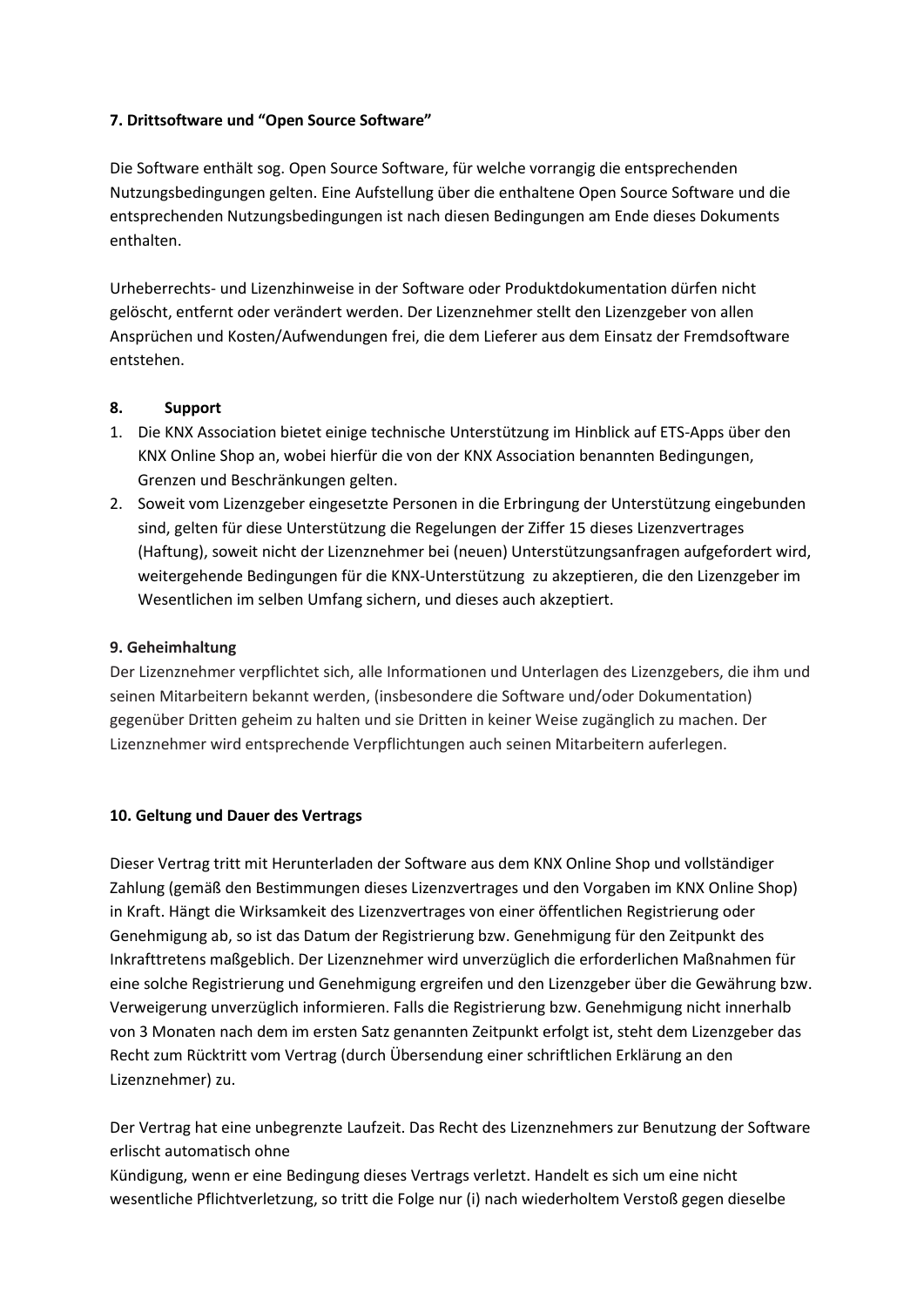oder eine vergleichbare Pflicht ein oder (ii) nach fruchtloser Abmahnung des Lizenznehmers mit Aufforderung zur Beseitigung des durch die Pflichtverletzung geschaffenen Zustands. Bei Beendigung des Nutzungsrechts ist der Lizenznehmer verpflichtet, alle Vervielfältigungsstücke der Software - auch soweit in irgendeiner Weise bearbeitet - auf eigene Kosten zu löschen bzw. löschen zu lassen. Der Lizenznehmer hat die Erfüllung der vorstehenden Verpflichtungen auf Wunsch des Lizenzgebers schriftlich zu bestätigen.

#### **11. Schadenersatz bei Vertragsverletzung**

Der Lizenznehmer haftet für alle Schäden, die dem Lizenzgeber aus einer Verletzung dieses Lizenzvertrages oder in diesem Zusammenhang durch den Lizenznehmer oder seine Erfüllungs- oder Verrichtungsgehilfen (z.B. des Käufers) entstehen.

## **12. Änderungen und Updates**

Der Lizenzgeber ist im eigenen Ermessen berechtigt (aber nicht verpflichtet), Änderungen, Aktualisierungen oder Updates der Software zu erstellen und/oder solche dem Lizenznehmer gegen Entgelt zur Verfügung zu stellen.

## **13. Sachmängel**

1. Die vereinbarte Beschaffenheit der Software zum Zeitpunkt der Übergabe bestimmt sich nach den in der Programmbeschreibung zur Software oder einer entsprechenden "Release Note" (zusammen: "Programmbeschreibung") enthaltenen Angaben. Erläuterungen und Beschreibungen stellen keine Garantien (insbesondere keine Beschaffenheitsgarantien) dar. Ein Sachmangel liegt zudem nur vor, wenn die normalen Betriebsbedingungen und die Anforderungen der Programmbeschreibung eingehalten worden sind.

Der Lizenzgeber übernimmt keine Gewähr dafür, dass die den Zwecken des Lizenznehmers genügt, die in der Programmbeschreibung nicht genannt sind. Die Verantwortung für die richtige Auswahl und die Folgen der Benutzung der Software trägt allein der Lizenznehmer.

Der Lizenzgeber wird alle vom Lizenznehmer gemeldeten reproduzierbaren Fehler der Software, für die der Lizenzgeber gemäß diesem Lizenzvertrag einzustehen hat, innerhalb angemessener Frist beheben. Der Lizenznehmer hat Sachmängel gegenüber dem Lizenzgeber unverzüglich schriftlich zu rügen. Der Lizenznehmer wird eventuelle Sachmängel so detailliert wie möglich beschreiben und (soweit angemessen: auf Kosten des Lizenznehmers) den Lizenzgeber bei der Identifizierung der Ursache des Mangels und bei der Behebung des Mangels unterstützen.

Die Nachbesserung erfolgt nach Wahl des Lizenzgebers durch Fehlerbeseitigung, durch Überlassung eines neuen Softwarestands oder dadurch, dass der Lizenzgeber Möglichkeiten aufzeigt, die Auswirkungen des Fehlers zu vermeiden. Ein neuer Softwarestand ist vom Lizenznehmer zu übernehmen, es sei denn, dies führt zu für ihn unangemessenen Anpassungs- und Umstellungsproblemen.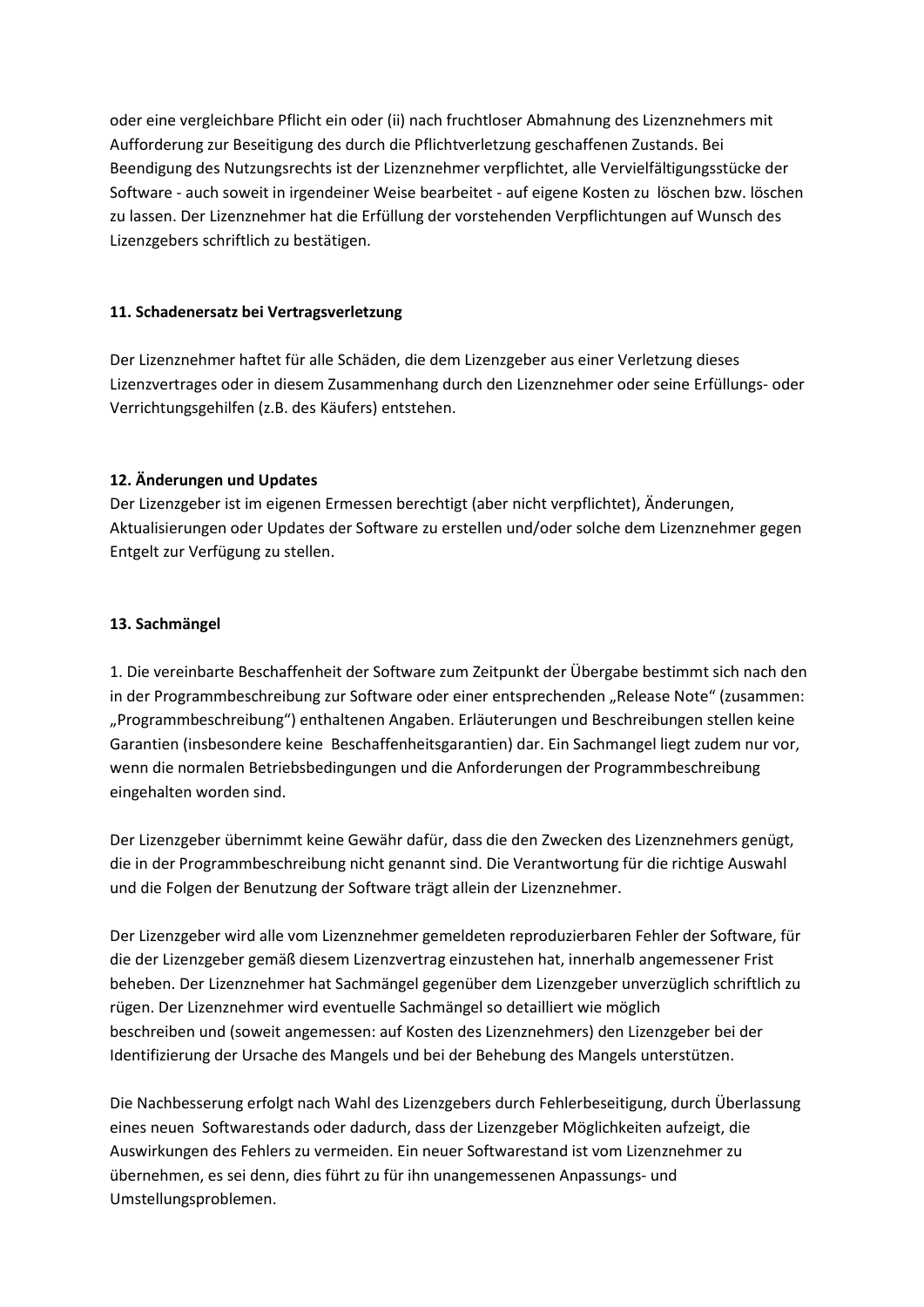1. Zunächst ist dem Lizenzgeber Gelegenheit zur Nacherfüllung innerhalb angemessener Frist zu gewähren. Schlägt die Nacherfüllung fehl, kann der Lizenznehmer zurücktreten. Ein Fehlschlagen der Nachbesserung ist erst anzunehmen, wenn es dem Lizenzgeber auch beim zweiten Nachbesserungsversuch trotz einer schriftlich gesetzten Nachfrist nicht gelingt, den Mangel der Software derart nachzubessern, dass eine im Wesentlichen vertragsgemäße Nutzung durch den Lizenznehmer möglich ist.

2. Ansprüche des Lizenznehmers wegen der zum Zweck der Nacherfüllung erforderlichen Aufwendungen, insbesondere Transport-, Wege-, Arbeits- und Materialkosten, sind ausgeschlossen.

3. Für Schadensersatzansprüche gilt im Übrigen Ziffer 15 (Haftung). Weiter gehende oder andere als die in dieser Ziffer 13 geregelten Ansprüche oder Rechte des Lizenznehmers gegen den Lizenzgeber und dessen Erfüllungsgehilfen wegen eines Sachmangels sind ausgeschlossen.

## **14. Gewerbliche Schutzrechte und Urheberrechte; Rechtsmängel**

1. Der Lizenzgeber steht lediglich dafür ein, dass die Software im dem Land frei von gewerblichen Schutzrechten und Urheberrechten Dritter (im Folgenden: Schutzrechte) ist, in welchem der Lizenznehmer gemäß Eingabe im KNX Online Shop seinen Firmensitz oder gewöhnlichen Aufenthaltsort (im Folgenden: Sitz) hat. Sofern ein Dritter wegen der Verletzung von Schutzrechten durch die im Land gemäß Satz 1 vertragsgemäß genutzte Software gegen den Lizenznehmer berechtigte Ansprüche erhebt, haftet der Lizenzgeber gegenüber dem Lizenznehmer wie folgt:

a) Der Lizenzgeber wird nach seiner Wahl und auf seine Kosten für die betreffenden Lieferungen entweder ein Nutzungsrecht erwirken, sie so ändern, dass das Schutzrecht nicht verletzt wird, oder austauschen. Ist dies dem Lizenzgeber nicht zu angemessenen Bedingungen möglich, steht dem Lizenznehmer das gesetzliche Rücktrittsrecht zu. Ersatz für vergebliche Aufwendungen kann der Lizenznehmer nicht verlangen.

b) Die Pflicht des Lizenzgebers zur Leistung von Schadensersatz richtet sich nach Ziffer 15 (Haftung).

c) Die vorstehend genannten Verpflichtungen des Lizenzgebers bestehen nur, soweit der Lizenznehmer den Lizenzgeber über die vom Dritten geltend gemachten Ansprüche unverzüglich schriftlich verständigt, eine Verletzung nicht anerkennt und dem Lizenzgeber alle Abwehrmaßnahmen und Vergleichsverhandlungen vorbehalten bleiben. Stellt der Lizenznehmer die Nutzung der Lieferung aus Schadensminderungs- oder sonstigen wichtigen Gründen ein, ist er verpflichtet, den Dritten darauf hinzuweisen, dass mit der Nutzungseinstellung kein Anerkenntnis einer Schutzrechtsverletzung verbunden ist.

2. Ansprüche des Lizenznehmers sind ausgeschlossen, soweit er die Schutzrechtsverletzung zu vertreten hat. Ansprüche des Lizenznehmers sind ferner ausgeschlossen, sofern die Schutzrechtsverletzung durch spezielle Vorgaben des Lizenznehmers, durch eine vom Lizenzgeber nicht voraussehbare Anwendung oder dadurch verursacht wird, dass die Lieferung vom Lizenznehmer verändert oder zusammen mit nicht von dem Lizenzgeber gelieferten Produkten eingesetzt wird.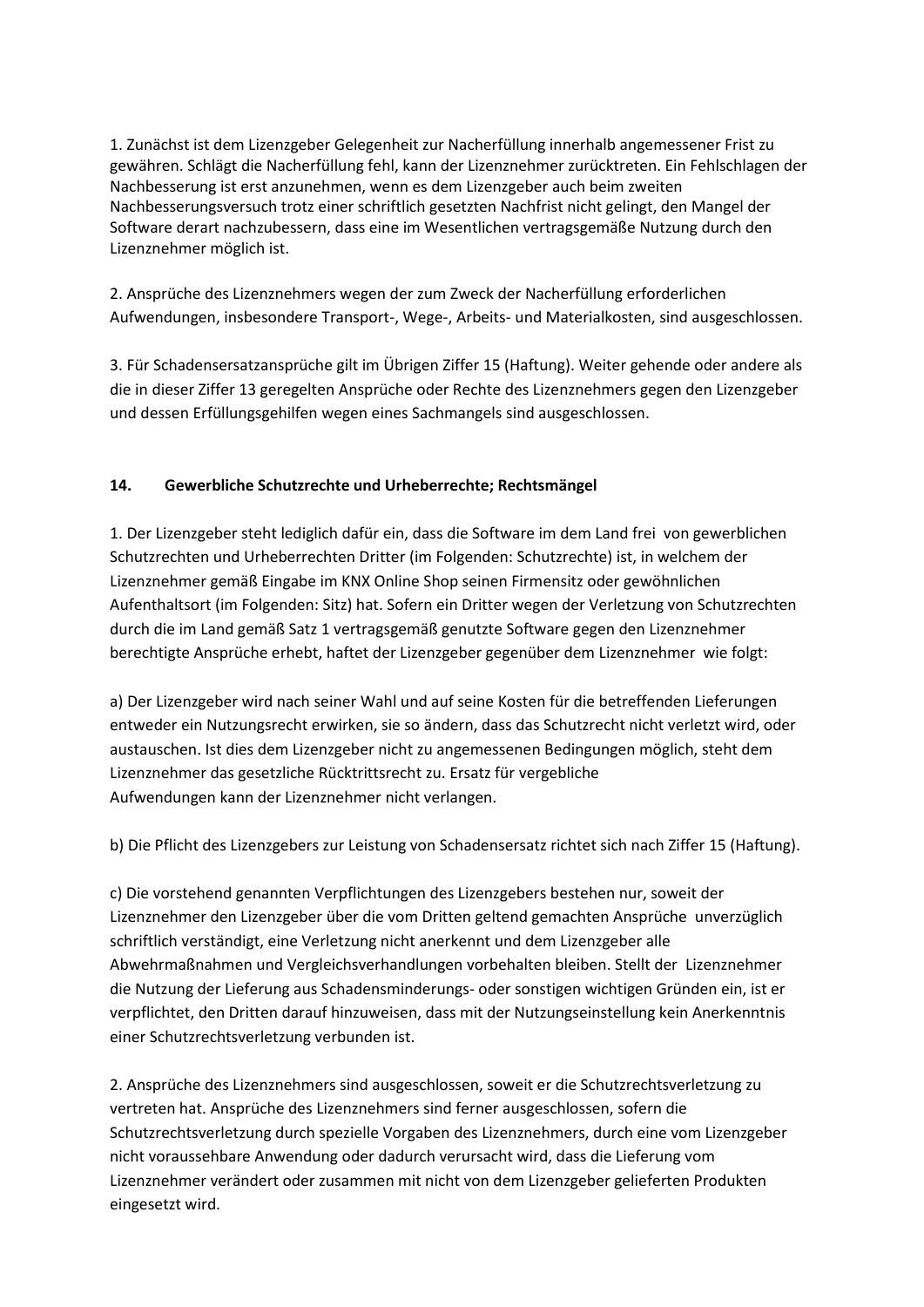3. Bei Vorliegen sonstiger Rechtsmängel gelten die Bestimmungen der Ziffer 13 (Sachmängel) entsprechend.

4. Weiter gehende oder andere als die in dieser Ziffer 14 geregelten Ansprüche des Lizenznehmers gegen den Lizenzgeber und dessen Erfüllungsgehilfen wegen eines Rechtsmangels sind ausgeschlossen.

## **15. Allgemeine Bestimmungen in Abhängigkeit vom Sitz des Lizenznehmers**

## **Abschnitt A:**

**Die Bestimmungen dieses Abschnitts A gelten (nur) für Lizenznehmer, die ihren Sitz in Deutschland haben:**

## **a.1 Verjährungsfrist für Nacherfüllungsansprüche**

Ansprüche auf Nacherfüllung verjähren in 12 Monaten. Die Frist beginnt ab Bereitstellung der Software zum Herunterladen für den Lizenznehmer. Die Frist gilt nicht, soweit das Gesetz gemäß §§ 438 Abs. 1 Nr. 2 (Bauwerke und Sachen für Bauwerke), 479 Abs. 1 (Rückgriffsanspruch) und 634a Abs. 1 Nr. 2 (Baumängel) BGB längere Fristen vorschreibt, bei Vorsatz, arglistigem Verschweigen des Mangels sowie bei Nichteinhaltung einer Beschaffenheitsgarantie. Die gesetzlichen Regelungen über Ablaufhemmung, Hemmung und Neubeginn der Fristen bleiben unberührt.

## **a.2 Haftung**

1. Soweit nicht anderweitig in diesem Lizenzvertrag geregelt, sind Schadensersatzansprüche des Lizenznehmers, gleich aus welchem Rechtsgrund, insbesondere wegen Verletzung von Pflichten aus dem Schuldverhältnis und aus unerlaubter Handlung, ausgeschlossen.

- 2. Dies gilt nicht, soweit wie folgt gehaftet wird:
	- a) nach dem Produkthaftungsgesetz,
	- b) bei Vorsatz,

c) bei grober Fahrlässigkeit von Inhabern, gesetzlichen Vertretern oder leitenden Angestellten, d) bei Arglist,

- e) bei Nichteinhaltung einer übernommenen Garantie,
- f) wegen der schuldhaften Verletzung des Lebens, des Körpers oder der Gesundheit oder g) wegen der schuldhaften Verletzung wesentlicher Vertragspflichten.

Der Schadensersatzanspruch für die Verletzung wesentlicher Vertragspflichten ist jedoch auf den vertragstypischen, vorhersehbaren Schaden begrenzt, soweit nicht ein anderer der vorgenannten Fälle vorliegt.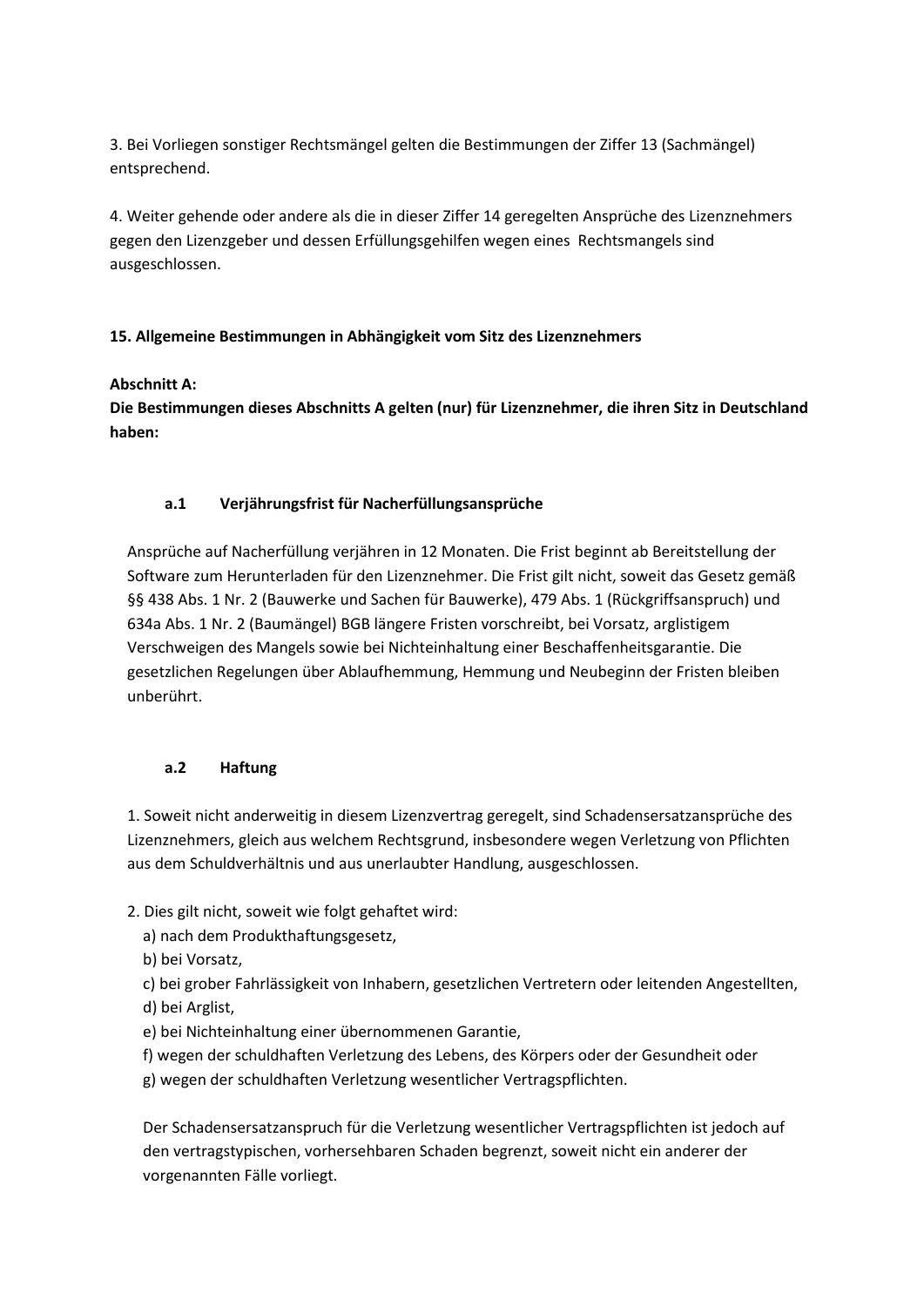3. Eine Änderung der Beweislast zum Nachteil des Lizenznehmers ist mit den vorstehenden Regelungen nicht verbunden.

## **a.3 Anwendbares Recht**

Dieser Vertrag einschließlich seiner Auslegung unterliegt deutschem Recht unter Ausschluss des Übereinkommens der Vereinten Nationen über Verträge über den internationalen Warenkauf (CISG).

## **a.4 Streitbeilegung**

Alleiniger Gerichtsstand ist, wenn der Lizenznehmer Kaufmann ist, bei allen aus dem Vertragsverhältnis unmittelbar oder mittelbar sich ergebenden Streitigkeiten der Sitz des Lizenzgebers. Der Lizenzgeber ist jedoch auch berechtigt, am Sitz des Lizenznehmers zu klagen.

## **Abschnitt B:**

**Die Bestimmungen dieses Abschnitts B gelten (nur) für Lizenznehmer, die ihren Sitz nicht in Deutschland haben:**

## **b.1 Verjährungsfrist für Mängel**

Ansprüche wegen Mängeln verjähren in 12 Monaten ab Bereitstellung der Software zum Herunterladen für den Lizenznehmer.

## **b.2 Haftung**

Ungeachtet anderslautender Bestimmungen in diesem Lizenzvertrag ist eine Haftung des Lizenzgebers (einschließlich der Haftung seiner Mitarbeiter, Gehilfen oder Nachunternehmer) – gleich aus welchem Rechtsgrund (z.B. im Zusammenhang mit Mängeln, Verzug, Schutzrechten, Freistellung) – wie folgt begrenzt:

- a) Der Lizenzgeber haftet in keinem Fall für entgangenen Gewinn, Ausfall von Einnahmen, Nutzungsausfall, Produktionsausfall, Kapitalkosten oder Kosten, die mit einer Betriebsunterbrechung verbunden sind, den Verlust erhoffter Einsparungen oder für indirekte oder Folgeschäden oder Verluste, gleich welcher Art;
- b) Die Gesamthaftung des Lizenzgebers im Hinblick auf alle Ansprüche die im Zusammenhang mit der Erfüllung oder Nichterfüllung unter diesem Vertrag entstehen können, wird in keinem Fall 100 % der betreffenden Lizenzgebühr übersteigen.

Die vorstehenden Haftungsausschlussbestimmungen gelten nicht für rechtswidrige Absicht oder grobe Fahrlässigkeit des Lizenzgebers, jedoch gelten sie auch für rechtswidrige Absicht oder grobe Fahrlässigkeit von Hilfspersonen.